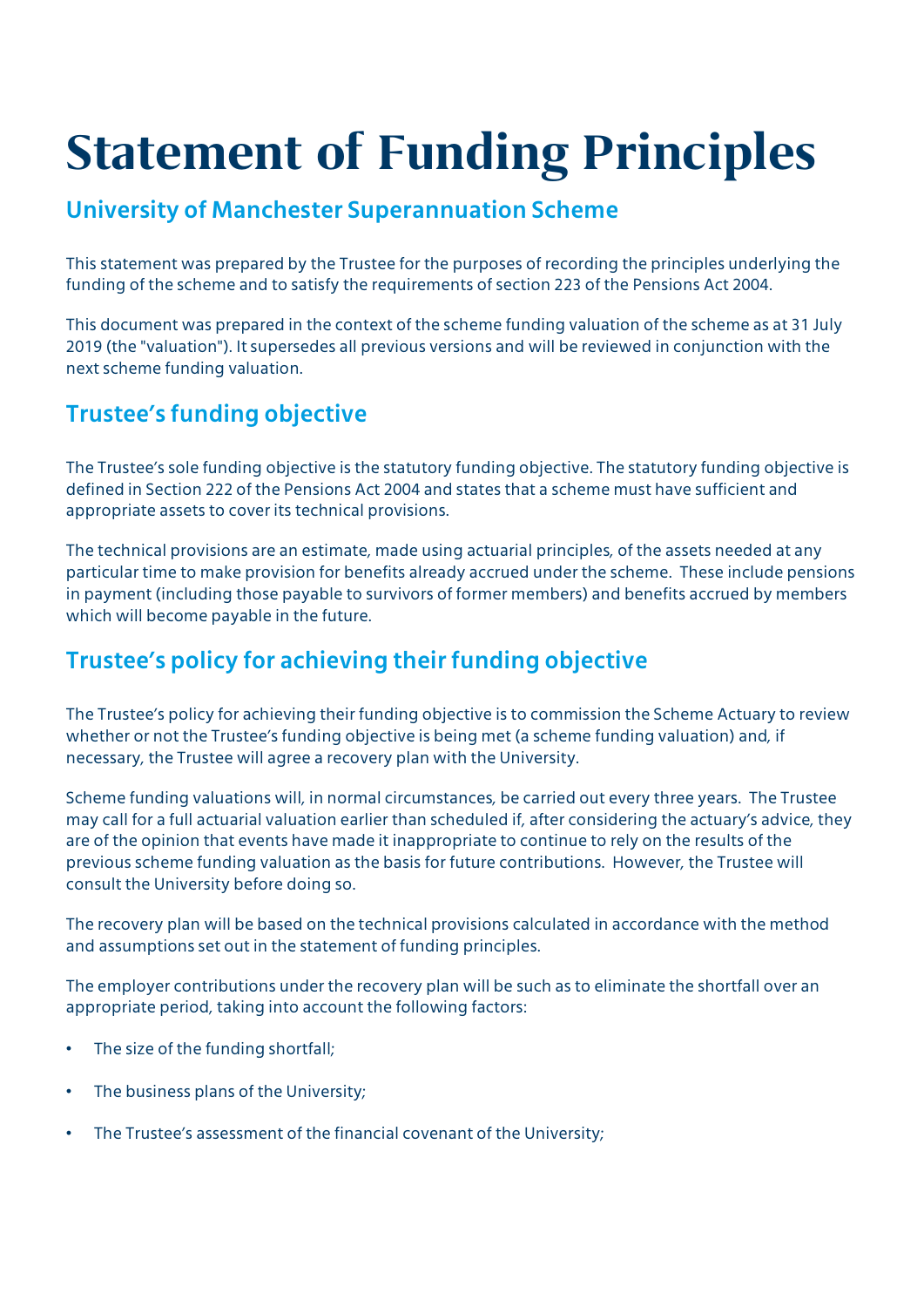• Any contingent security offered by the University.

The recovery plan resulting from this valuation is based on a recovery period of 11 years and 1 month from 1 November 2020.

#### Principles for the setting of assumptions

The statement of funding principles and, in particular, the derivation of the actuarial assumptions will be reviewed at each actuarial valuation and possibly at other times. Such reviews will consider legal, demographic and economic circumstances at the time, the strength of the University's covenant and the scheme's investment strategy. Changes in any of the above factors could lead to a change in the assumptions and/or their derivation.

In particular, the derivation of the discount rates will be reviewed each time to make sure this remains consistent with the Trustee's investment strategy and the latest view of the University's covenant. The mortality assumptions will also be specifically reviewed at each actuarial valuation so that they continue to take into account up to date information published by the actuarial profession's Continuous Mortality Investigation and make prudent allowance for future improvements in longevity.

When calculating the recovery plan contributions the Trustee can assume higher investment returns on the assets than that implied by the discount rates (investment outperformance). Any allowance for investment outperformance will be consistent with the investment strategy and will reflect how the investment allocation is expected to evolve over time. Any such allowance will be applied to the scheme's assets and expected future contributions.

For this valuation allowance has been made for investment outperformance of 0.5% per annum on average for all investments over the entire recovery period. It is assumed that the funds will be invested in growth and matching assets in order to achieve this level of outperformance. This approach will not allow for the proportion of non-pensioner liabilities, and hence growth assets, to reduce over time.

In the absence of any such review by the Trustee, or specific instruction to the contrary, the actuary should use the derivations set out in this statement to generate consistent market related assumptions for calculating funding updates. In particular, this will apply for the actuarial report on developments affecting the scheme's funding level, which will be obtained at each intermediate anniversary of the valuation date when a full valuation is not commissioned.

A move towards a Cash-flow Driven Investment (CDI) orientated strategy is in the process of being implemented. This is not expected to change the discounted value of the liabilities at the point of implementation but once this is fully implemented, the derivation of the discount rates will be directly linked to the yield on the matching CDI portfolio.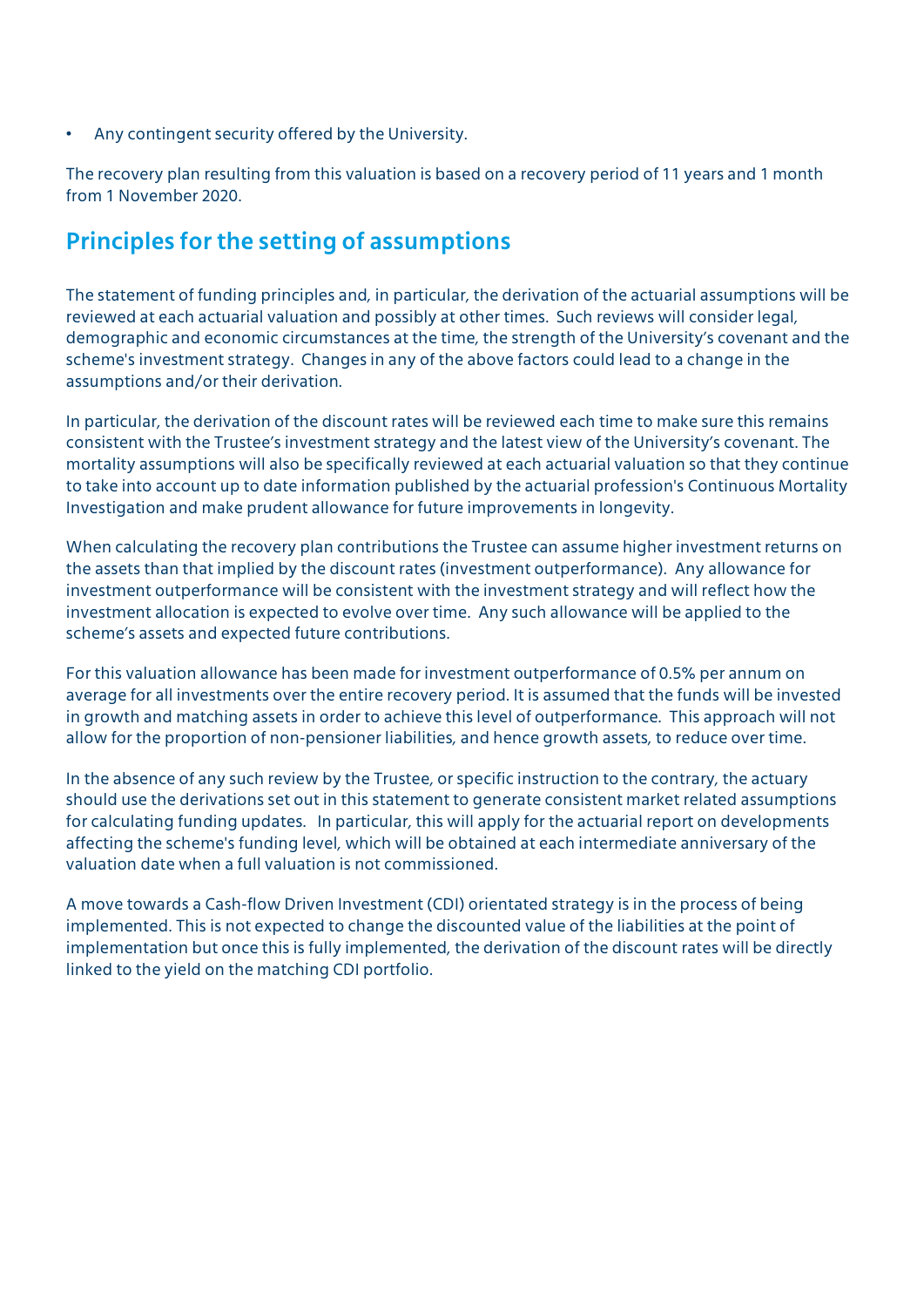## Financial assumptions

| <b>Past Service Discount rate</b>                                                             | The past service discount rate will be calculated using the Nominal<br>Gilt Yield Curve (see the chart under this table for the spot rates at<br>the valuation date), plus 1% per annum at each term.                                                                                                                                                                                                                                                                                                    |
|-----------------------------------------------------------------------------------------------|----------------------------------------------------------------------------------------------------------------------------------------------------------------------------------------------------------------------------------------------------------------------------------------------------------------------------------------------------------------------------------------------------------------------------------------------------------------------------------------------------------|
| <b>Future Service Discount Rate</b>                                                           | The future service discount rate will be calculated using the<br>Nominal Gilt Yield Curve (see the chart under this table for the<br>spot rates at the valuation date), plus 1.5% per annum at each<br>term.                                                                                                                                                                                                                                                                                             |
| <b>Return on existing assets and</b><br>new contributions over the<br>deficit recovery period | The return on assets over the deficit recovery period will be<br>calculated as 0.5% per annum above the past service discount rate<br>used to value the technical provisions at each term.<br>This is higher than the assumptions used to value the technical<br>provisions, in order to take some advance credit for the additional<br>investment returns anticipated from the Trustee's investment<br>strategy.                                                                                        |
| <b>Rate of inflation - Retail Prices</b><br><b>Index (RPI)</b>                                | The rate of inflation as measured by RPI growth will be calculated<br>using the Gilt Inflation Curve (see the chart under this table for the<br>spot rates at the valuation date), less a deduction of 0.1% at each<br>term to reflect the "inflation risk premium" for fixed interest gilts<br>and the low supply of index linked gilts relative to fixed interest<br>gilts.                                                                                                                            |
| <b>Rate of inflation - Consumer</b><br><b>Prices Index (CPI)</b>                              | The assumption for CPI growth will be calculated as the<br>assumption for RPI inflation less 1.0% per annum at each term.                                                                                                                                                                                                                                                                                                                                                                                |
| <b>Rate of salary increase</b>                                                                | The rate of pensionable salary increase will be calculated in line<br>with the RPI assumption plus 0.75% per annum.                                                                                                                                                                                                                                                                                                                                                                                      |
| <b>Revaluation of pensions in</b><br>deferment                                                | Elements of pension in deferment which have future revaluation<br>in line with RPI/CPI subject to a maximum of 5% per annum will be<br>calculated as revaluing at the assumed rate of RPI/CPI inflation,<br>subject to a minimum assumption of 0% per annum and a<br>maximum assumption of 5% per annum.<br>The maximum/maxima and are calculated cumulatively over the<br>period between date of leaving and retirement for each member<br>and compared with actual RPI/CPI increases over that period. |
| <b>Increases to pensions in</b><br>payment                                                    | Pension increases will be calculated using the Black-Scholes<br>stochastic model applying any applicable maximum and/or<br>minimum rates, the RPI/CPI inflation assumption and an assumed<br>inflation volatility of 1.75%. The model is applied to the RPI/CPI<br>inflation for each term in the curve.                                                                                                                                                                                                 |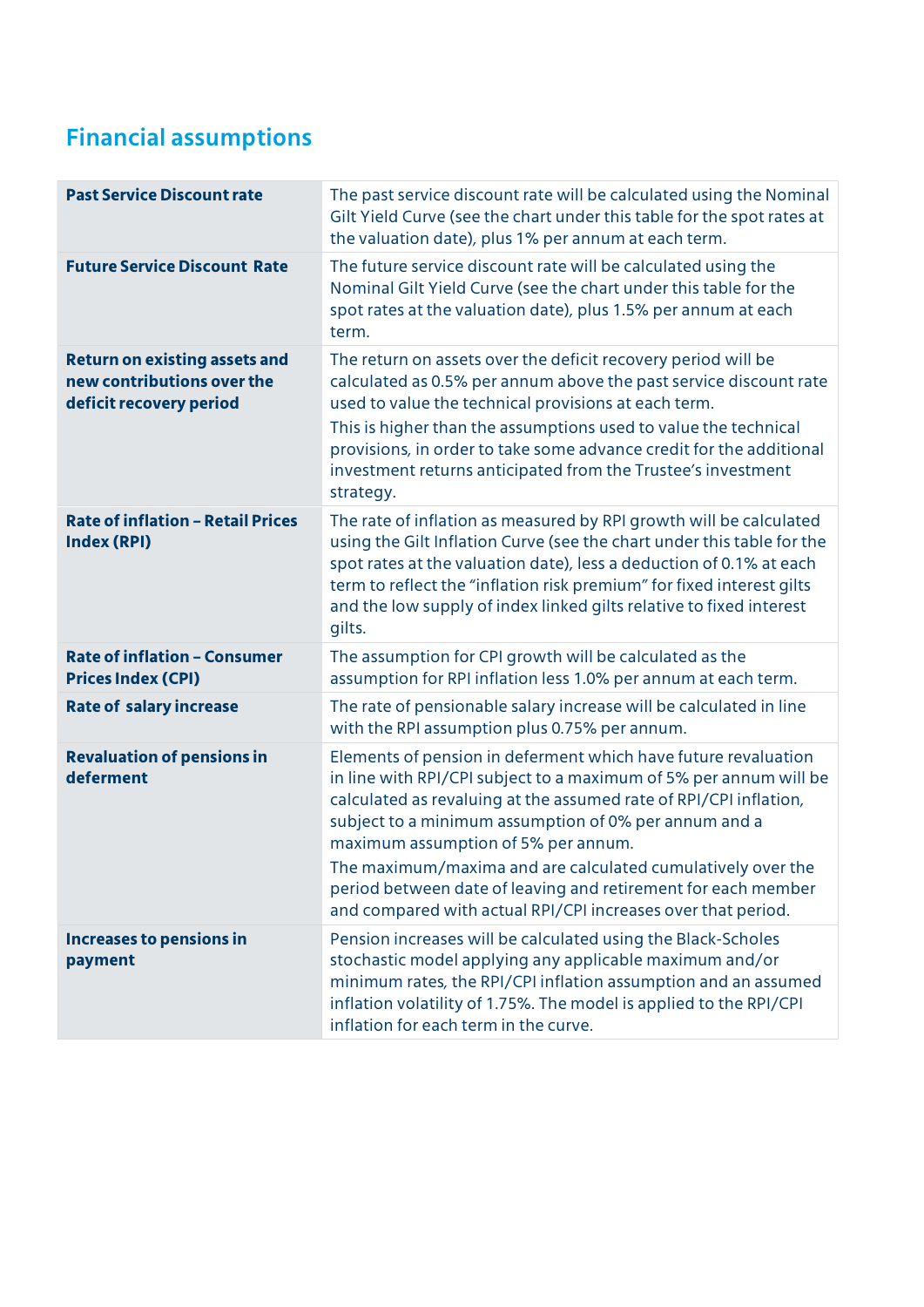## **Gilt Yield Curve**



#### **Inflation Curve**



"Source: Risk First"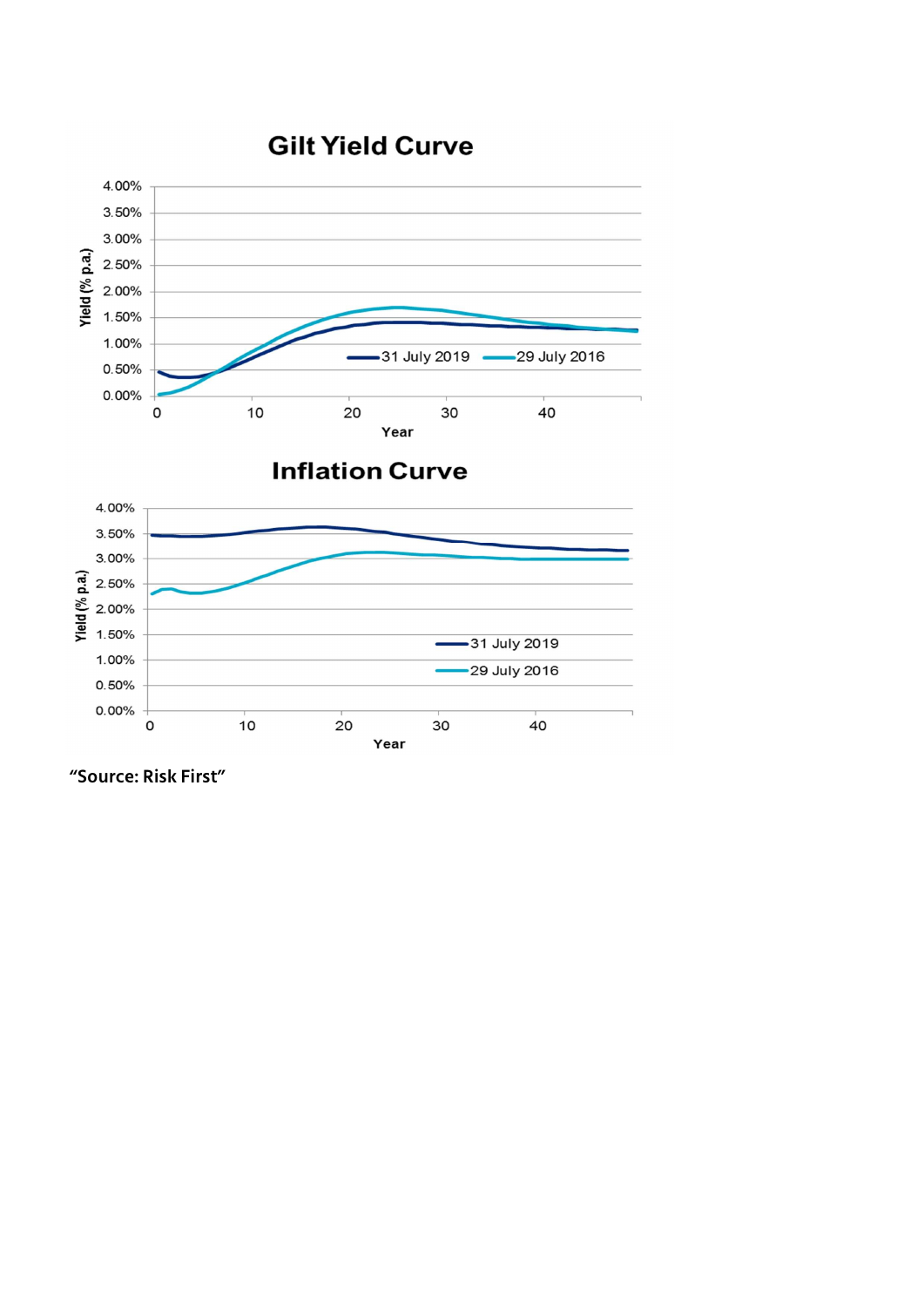## Demographic assumptions

The size of the scheme is not sufficiently large as to allow any meaningful analysis of scheme statistics to determine future demographic assumptions. Consequently, standard assumptions will be adopted with the exception of VitaCurves being used as the base mortality tables as described below.

| <b>Rate of withdrawals from the</b><br>scheme                 | Allowance will be made for active members leaving the scheme at<br>the following sample rates (per annum):                                                                                                                                                       |                                                                      |              |                                                              |  |  |
|---------------------------------------------------------------|------------------------------------------------------------------------------------------------------------------------------------------------------------------------------------------------------------------------------------------------------------------|----------------------------------------------------------------------|--------------|--------------------------------------------------------------|--|--|
|                                                               |                                                                                                                                                                                                                                                                  | Age                                                                  | <b>Males</b> | <b>Females</b>                                               |  |  |
|                                                               |                                                                                                                                                                                                                                                                  | 25                                                                   | 14.6%        | 18.8%                                                        |  |  |
|                                                               |                                                                                                                                                                                                                                                                  | 35                                                                   | 8.6%         | 10.8%                                                        |  |  |
|                                                               |                                                                                                                                                                                                                                                                  | 45                                                                   | 3.0%         | 3.6%                                                         |  |  |
|                                                               |                                                                                                                                                                                                                                                                  | 55                                                                   | Nil          | Nil                                                          |  |  |
| <b>Members taking transfer values</b>                         |                                                                                                                                                                                                                                                                  | from the scheme.                                                     |              | No allowance will be made for members taking transfer values |  |  |
| <b>Rate of ill health early</b><br>retirement from the scheme | Allowance will be made for active members to retire early from the<br>scheme due to ill health at the following sample rates (per annum):                                                                                                                        |                                                                      |              |                                                              |  |  |
|                                                               |                                                                                                                                                                                                                                                                  | Age                                                                  | <b>Males</b> | <b>Females</b>                                               |  |  |
|                                                               |                                                                                                                                                                                                                                                                  | 25                                                                   | <b>Nil</b>   | <b>Nil</b>                                                   |  |  |
|                                                               |                                                                                                                                                                                                                                                                  | 35                                                                   | 0.1%         | 0.1%                                                         |  |  |
|                                                               |                                                                                                                                                                                                                                                                  | 45                                                                   | 0.2%         | 0.3%                                                         |  |  |
|                                                               |                                                                                                                                                                                                                                                                  | 55                                                                   | 1.0%         | 1.4%                                                         |  |  |
| <b>Retirements</b>                                            |                                                                                                                                                                                                                                                                  | <b>Active members</b>                                                |              |                                                              |  |  |
|                                                               | Members with more than 5 years' service are assumed to retire at                                                                                                                                                                                                 |                                                                      |              |                                                              |  |  |
|                                                               |                                                                                                                                                                                                                                                                  | 62. A 3 year early retirement factor will be applied to post 1 April |              |                                                              |  |  |
|                                                               | 2012 service unless the member was over the age of 55 on 1 April<br>2012, in which case no reduction will apply.                                                                                                                                                 |                                                                      |              |                                                              |  |  |
|                                                               | Members with less than 5 years' service are assumed to retire at<br>age 65.                                                                                                                                                                                      |                                                                      |              |                                                              |  |  |
|                                                               | <b>Deferred members</b>                                                                                                                                                                                                                                          |                                                                      |              |                                                              |  |  |
|                                                               | Members with more than 5 years' service are assumed to retire at<br>age 60. A 5 year early retirement factor will be applied to post 1<br>April 2012 service unless the member was over the age of 55 on 1<br>April 2012, in which case no reduction will apply. |                                                                      |              |                                                              |  |  |
|                                                               | Members with less than 5 years' service are assumed to retire at<br>age 65.                                                                                                                                                                                      |                                                                      |              |                                                              |  |  |
| <b>Cash commutation</b>                                       | None.                                                                                                                                                                                                                                                            |                                                                      |              |                                                              |  |  |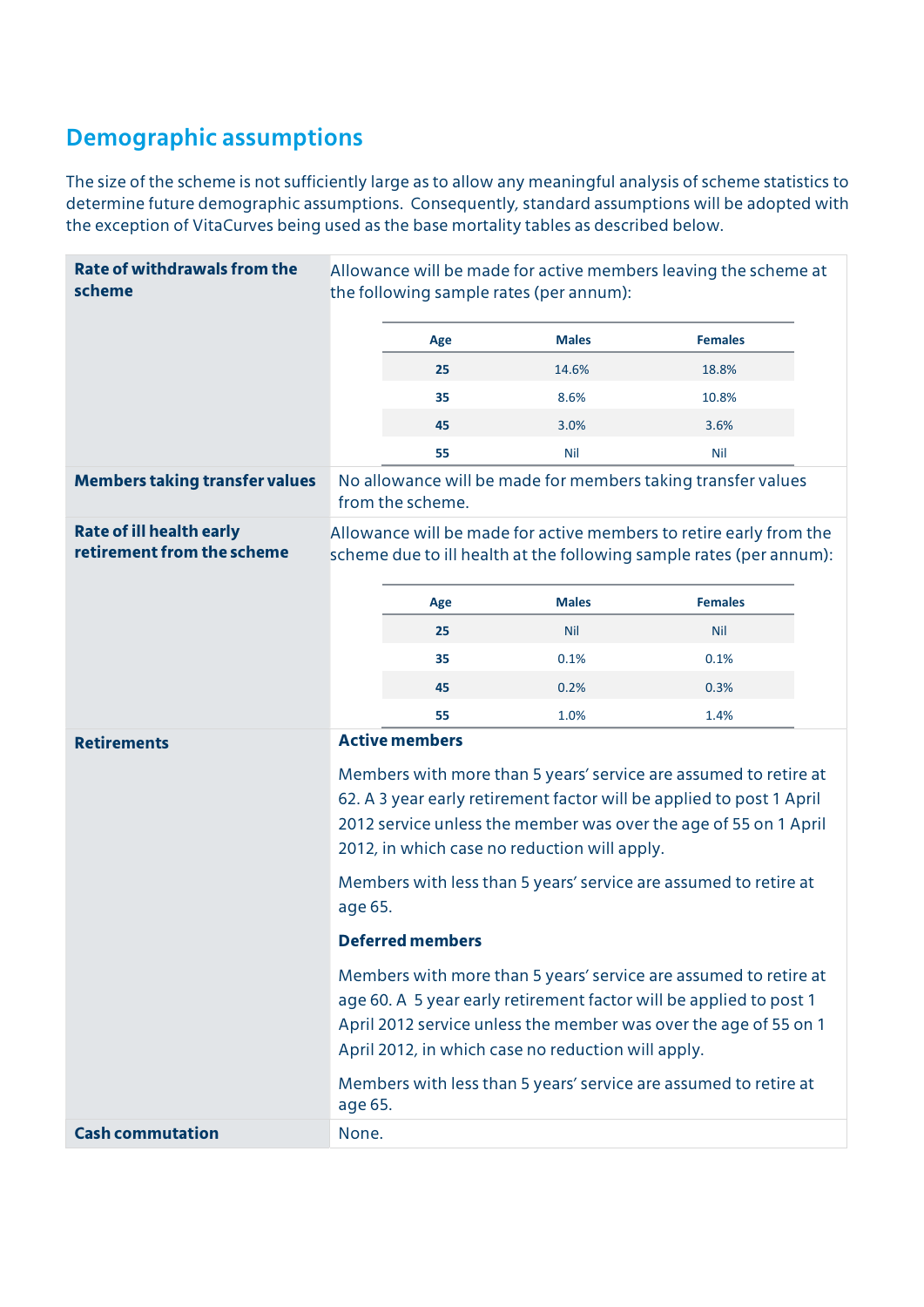| <b>Mortality - pre retirement</b>                       | No allowance will be made.                                                                                                                                                                                                                                                                                                                                                                                                                                                                                                                                                                                            |
|---------------------------------------------------------|-----------------------------------------------------------------------------------------------------------------------------------------------------------------------------------------------------------------------------------------------------------------------------------------------------------------------------------------------------------------------------------------------------------------------------------------------------------------------------------------------------------------------------------------------------------------------------------------------------------------------|
| <b>Mortality - post retirement</b>                      | The basis adopted for the valuation was:<br>Base mortality table: 100% of the mortality rates in 2018 Vita<br>Curves for males and 2018 Vita Curves for females, projected to<br>the valuation date in line with the approach below.<br>Allowance for future improvements: CMI core projection model<br>with a 1.5% per annum long term projected rate of improvement<br>and a smoothing parameter (Sk) of [7.5] (2018 Vita Curves), using<br>a year of birth approach.<br>The 2018 Vita Curves identify a mortality assumption for each<br>member which reflects his or her individual mortality<br>characteristics. |
| <b>Contingent dependants'</b><br>pensions               | 80% of males and females will be assumed to be married at<br>retirement. This proportion reduces each year after retirement<br>based on the mortality assumptions relating to the spouse. This<br>allowance is designed to cover all contingent dependants'<br>pensions (including non married partners and children's pensions<br>where applicable) rather than separate assumptions being made<br>for such benefits.                                                                                                                                                                                                |
| <b>Spouses' ages</b>                                    | Males will be assumed to be three years older than females.                                                                                                                                                                                                                                                                                                                                                                                                                                                                                                                                                           |
| <b>Discretionary benefits</b>                           | There has not been any practice of granting discretionary benefits<br>or increases in benefits under the scheme and consequently no<br>allowance will be made for this.                                                                                                                                                                                                                                                                                                                                                                                                                                               |
| Allowance made in respect of<br><b>GMP Equalisation</b> | 0.23% of scheme liabilities.                                                                                                                                                                                                                                                                                                                                                                                                                                                                                                                                                                                          |

#### Further calculation principles

The actuarial method used in the calculation of the technical provisions will be the projected unit method with a one year control period.

Where pensions have been secured by the purchase of annuities, the corresponding liabilities will be excluded from the technical provisions and the corresponding assets will be excluded from the scheme funding valuation.

The contribution rate for future benefits will be calculated at each actuarial valuation as a percentage using the method and assumptions set out in the statement of funding principles. Member contributions (where applicable) will reduce the amount required from the University and participating employers.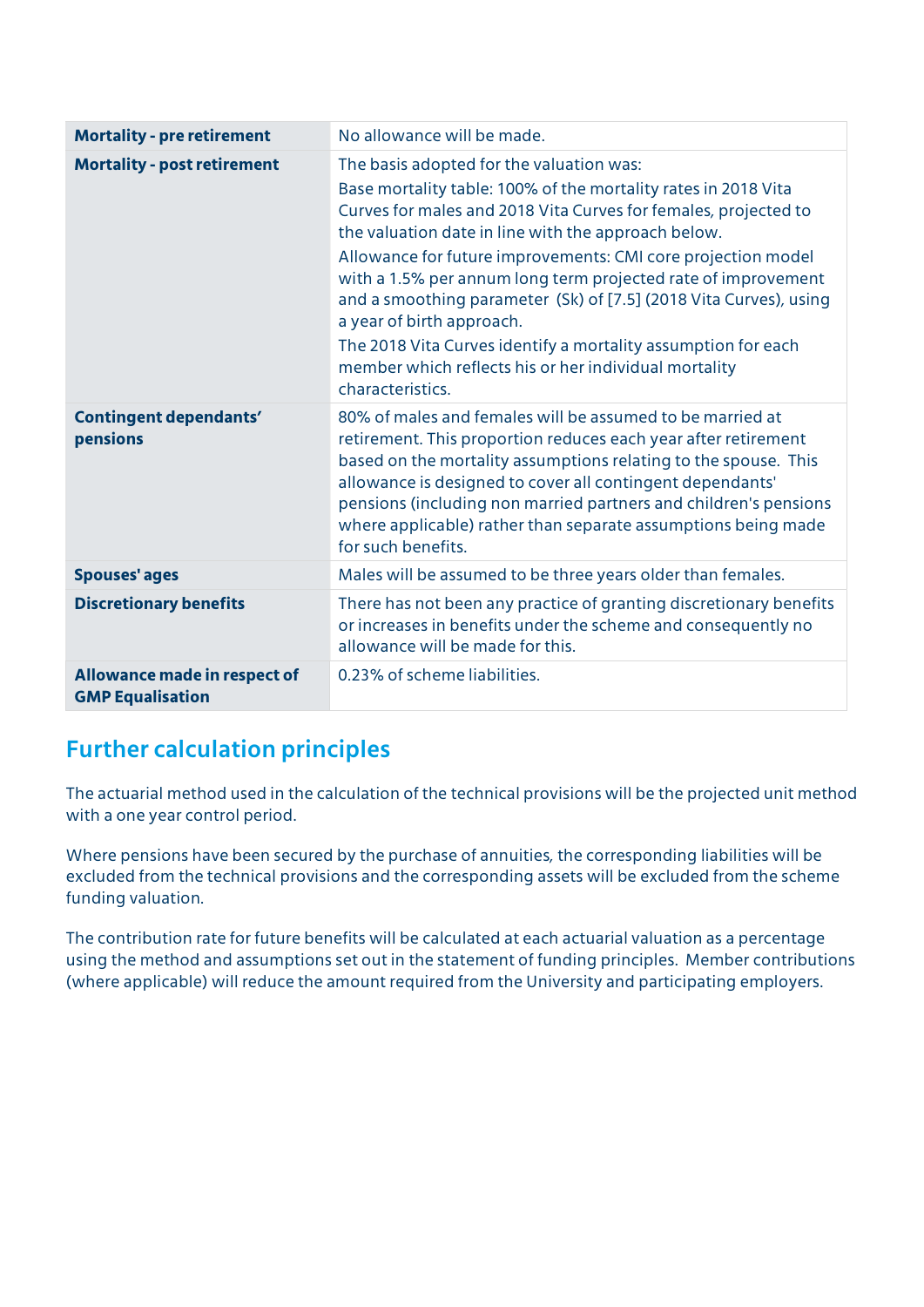#### Treatment of scheme expenses

The University will pay £1,700,000 per annum for the expenses of running the scheme, including the Pension Protection Fund levies and 0.5% of Pensionable Salaries towards the cost of death in service benefits with effect from 1 August 2021. The University will continue to pay 2.0% of Pensionable Salaries towards the expenses of running the scheme, including the Pension Protection Fund levies and towards the cost of death in service benefits until then.

At each valuation the Trustee and University will review if the costs of any insurance premiums and the expenses of running the scheme should be met separately or if a prudent allowance will be made within the schedule of contributions. If included within the schedule of contributions, this may be as an additional percentage or as a specific monetary allowance, as appropriate, and the figures will be based on recent experience and reasonable future expectations.

#### Policy on reduction of transfer values

At each valuation, the Trustee will consider whether to ask the actuary to advise if the provision of full transfer values is likely to affect adversely the security of the benefits of other members and beneficiaries. If the actuary then advises that the scheme is not fully funded on this basis then the Trustee will consider whether transfer values should be reduced and if an "insufficiency report" should therefore be commissioned from the actuary.

If at any other time the Trustee is of the opinion that the payment of transfer values at a previously agreed level may adversely affect the security of the benefits of other members and beneficiaries, they will consider commissioning advice from the actuary to decide whether and to what extent transfer values should be reduced.

#### Other matters

#### Directions by the Pensions Regulator as to the funding of the scheme

No directions under section 231(2) of the Pensions Act 2004 have been made by the Pensions Regulator as to the funding of the scheme.

#### Arrangements by a person other than a participating employer or a scheme member to contribute to the scheme

There are no such arrangements.

#### Payments to the employer

No payments to the University and participating employers are permitted under the scheme rules.

#### Disclosure requirements

The statement of funding principles is available on the scheme website.